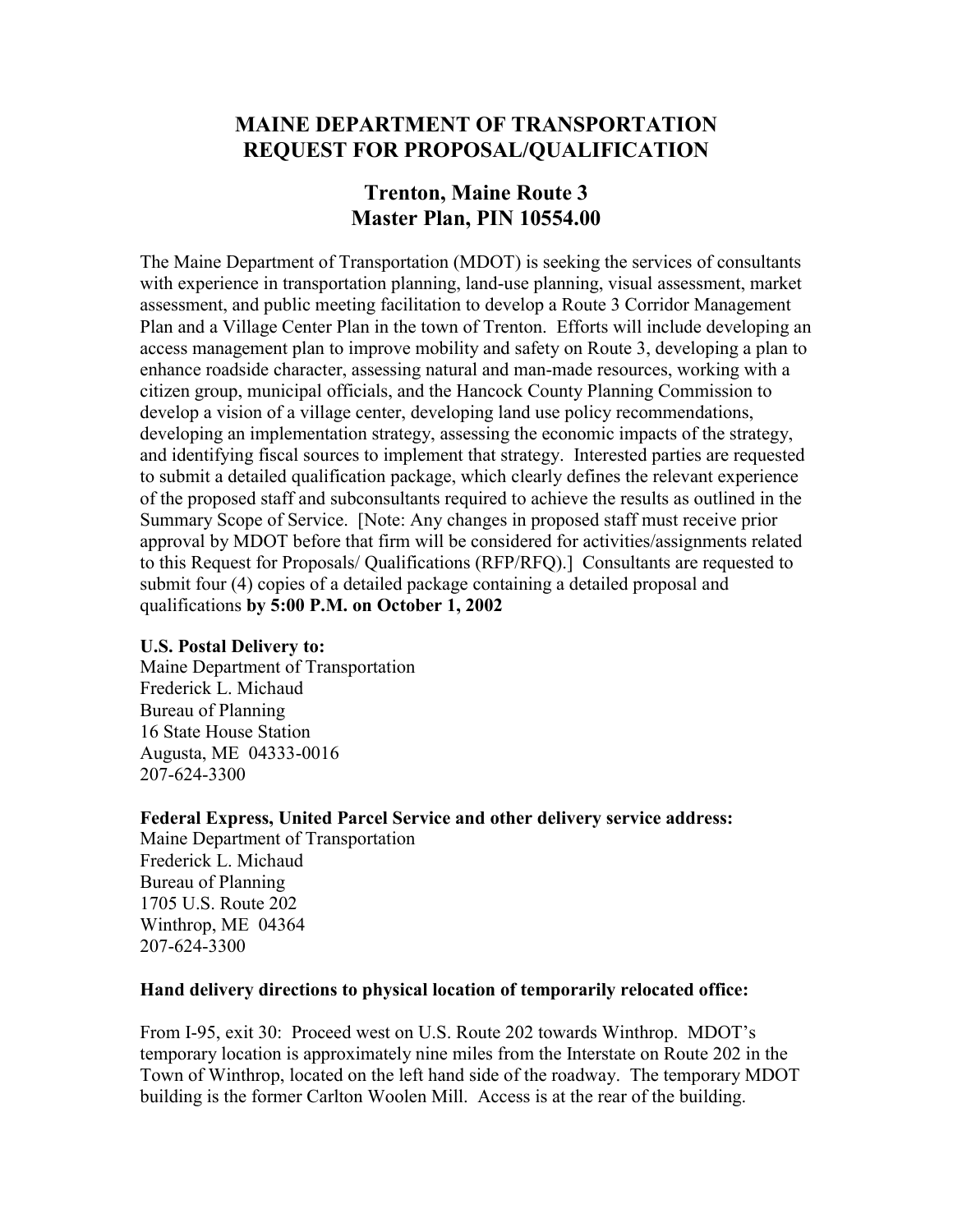**Qualifications/proposals received after time and date will not be considered.** 

**The following must be included in the qualifications statement: For items 1, 3, 4, 5, 6 and 7 below, only include information regarding those studies/projects/efforts conducted by the personnel who will perform the work for this proposal if firm is selected.** 

- 1. Discuss the firm's work experience in land-use planning, visual assessment, transportation planning, economic/market analysis, facilitation, and corridor planning within the past five years. (No more than three single-sided pages for the prime consultant.
- 2. Provide a detailed work-plan including a public process consistent with the anticipated timeline in the Summary Scope of Services that identifies the major tasks to be accomplished. Include a recommended outline for the draft report. This workplan will be used as a scheduling and managing tool. (No more than six singlesided pages)
- 3. Describe personnel who will conduct the studies, detailing their role in the study, training and work experience within the last five years. This description must include a project manager who will serve as the primary contact (Note**:** All efforts included in resumes to exhibit relevant experience must include, at a minimum, project description, actual or estimated completion date and individual involvement.)
- 4. Describe the present and anticipated workload of the personnel who will perform the work. (No more than one single-sided page.)
- 5. Describe any work that would be subcontracted to associate firms. Include information concerning the percentage of work to be performed by each firm and discuss the qualifications and experience of those firms and include resumes for the key professionals assigned to this study. All efforts included in resumes to exhibit relevant experience must include at a minimum, project description, actual or estimated completion date and individual involvement. (No more than 2 single-sided pages for subcontractor work discussions. No more than one single-sided page per resume.)
- 6. Provide an organizational chart showing the entire team who would be assigned to this effort. (No more than one single-sided page.)
- 7. Based on the projects/efforts cited, describe the methods used to solicit, evaluate, and incorporate public comments into the final plan/document.
- 8. Describe a project where the proposed costs were different from the actual costs and provide and explanation of the discrepancy, if any.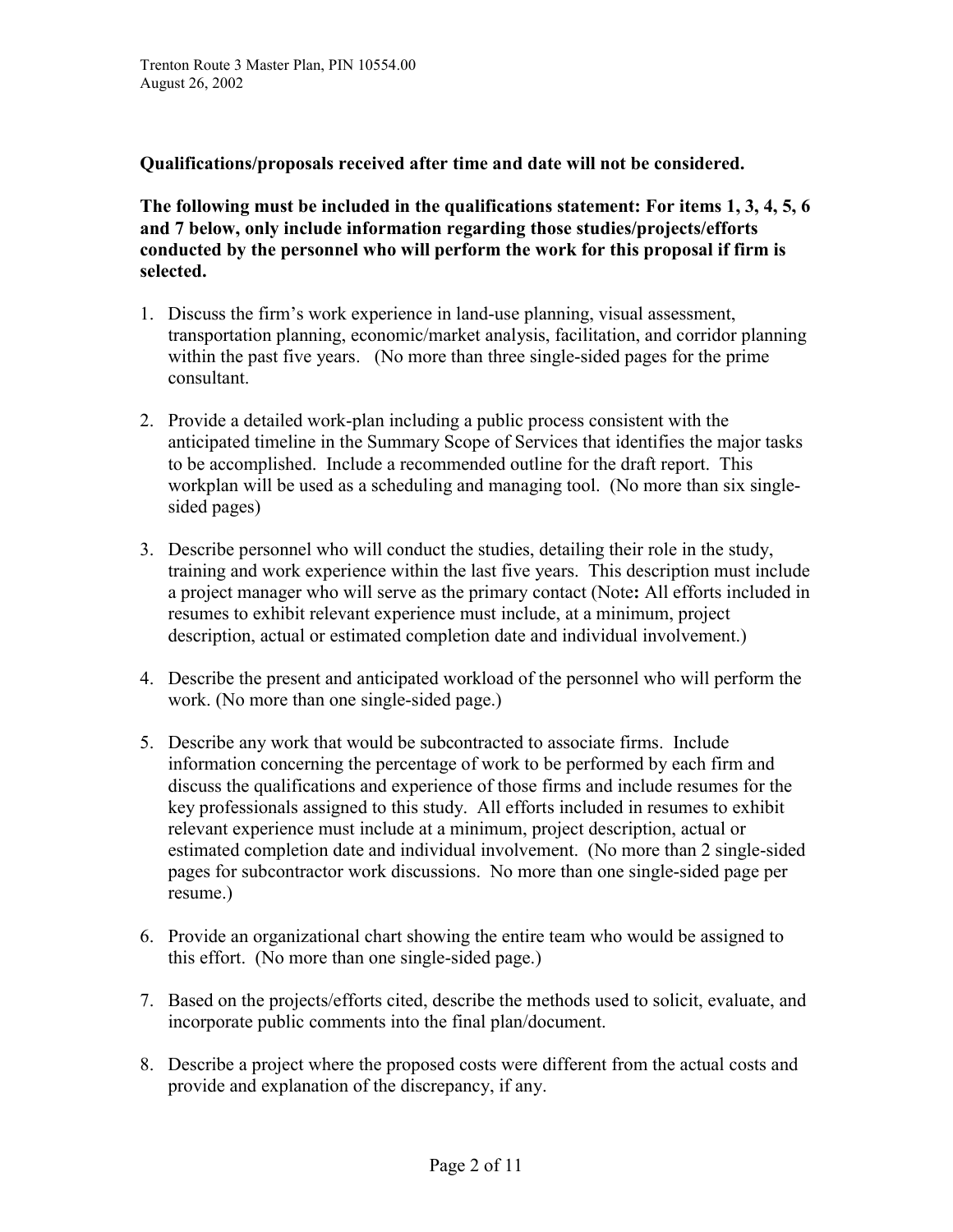9. Based on projects/efforts cited to exhibit proposed staff experience, provide a minimum of three representative clients. Include contact name, company, project role, address and telephone number for those that may be contacted

### **Proposal Evaluation**

All responses received by the deadline will be evaluated by representatives from the town of Trenton, the Hancock County Planning Commission, the State Planning Office, and by the MDOT. A 100-point scale will be used to create the final evaluation recommendation. The factors and weighting on which proposals are to be judged include:

| 1) Work-plan                                     | 35%   |
|--------------------------------------------------|-------|
| 2) Qualifications/ experience of project manager | 20%   |
| 3) Expressed understanding of study objectives   | 20%   |
| 4) Qualifications/ experience of other personnel | 20%   |
| 5) Writing quality and readability               | $5\%$ |

Consultants submitting the top scoring proposals may be invited to be interviewed.

All questions and clarifications concerning this Request for Proposals must be in writing, received no later than **September 6, 2002 5 P.M.** and directed to Frederick L. Michaud, Maine Department of Transportation, Bureau of Planning, 16 State House Station, Augusta, Maine 04333-0016 or *fax to (207) 624-3301, TTY (207) 287-3392.* Responses to all questions received will be provided by mail and/or electronically in a single document on or before September 17, 2002, to all firms that have submitted questions or have requested copies of questions and answers.

The MDOT has established a six percent (6 %) DBE aspiration goal for this Study*.* DBE entities considered for the Study **must** be listed in the MDOT Certified Disadvantaged Business Enterprise Directory. Firms having home state certification by their state's Department of Transportation still **must** be certified by MDOT prior to being deemed eligible for further consideration as a member of one of the teams selected to respond to this Request For Qualification (RFQ). (MDOT, November 2001, "Certified Disadvantaged and Women Business Enterprise Directory", available at: http://www.state.me.us/mdot/humnres/o\_equalo/cdwbed\_h.htm) *.* Any firm that does not make a concerted effort to meet the six percent (6 %) DBE aspiration goal will not be considered.

The 2002-2003 Biennial Transportation Improvement Plan states that \$100,000 has been allocated for this project. The revised amount is \$78,000, of which \$50,000 if provided by the Maine Department of Transportation, \$21,000 by the State Planning Office, and \$7,000 by the town of Trenton. The Hancock County Planning Commission is a consultant to the town and will be involved in the project at an estimated cost of \$10,000.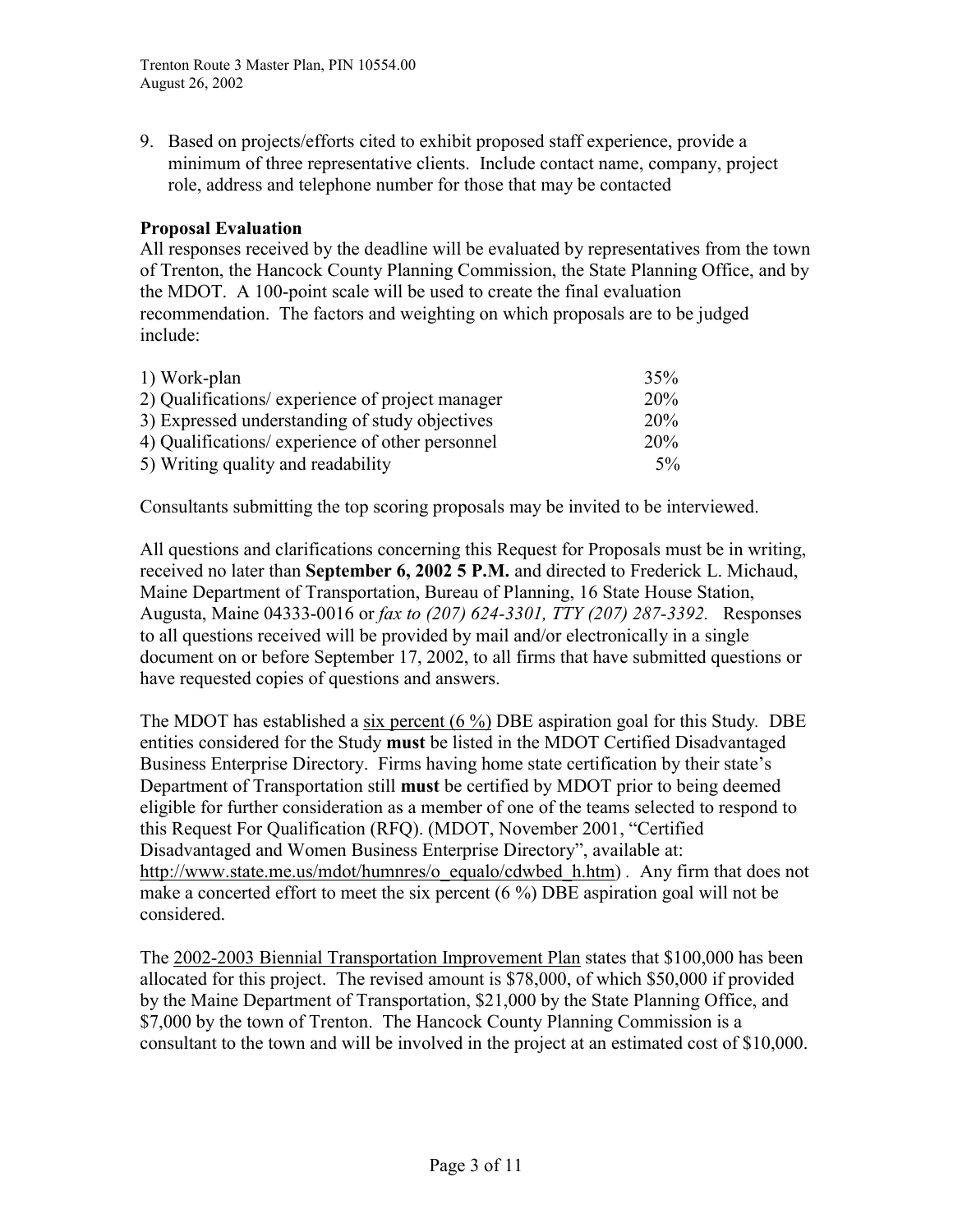# **Summary Scope of Services**

The town of Trenton faces many traffic and development-related challenges, particularly along US Route 3 that connects Ellsworth with Bar Harbor, Maine. The Route 3 corridor in Trenton is the gateway to Mount Desert Island and Acadia National Park. It presents the first glimpse of the scenic and natural beauty of the Acadia region to the millions who visit the area each summer. The lack of access management and of focused areas for growth has led to increased commercial strip development and traffic congestion and conflicts along this important Gateway. Development along this route has diminished the efficiency and visual character of the corridor. As a result, the Maine Department of Transportation (MDOT) and Trenton agree that local and regional transportation improvements and regulatory options must be outlined to create a village center less reliant on Route 3; to enhance roadside character; and to improve safety and mobility in and through the town of Trenton. A vision and strategic plan are needed to assure Trenton's prosperity and the wise management of State and natural assets.

The Town needs to upgrade its plans, policies, and associated ordinances to coincide with a new vision for Route 3 and Trenton Village. A coordinated transportation and land use development plan for the corridor that will mesh MDOT's responsibility of ensuring safety and mobility on the State's highways with the powers of land use regulation at the local level.

### *Study Geographic Limits:*

The Corridor Management Plan will cover the existing alignment of Route 3 from the Ellsworth-Trenton townline to the Bar Harbor-Trenton townline. The corridor analysis will include an assessment of lots abutting Route 3 or lots that have access to Route 3. The Village Center Plan will focus on an area of Trenton west of Route 3 and north of Route 230, generally bound on the north by the Old Turnpike Road and to the west by the Bangor Hydro Electric Company's transmission line.

## *Needs:*

Route 3 is one of Hancock County's major traffic arteries. Only seven miles long and two lanes wide in Trenton, traffic exceeds the roadway's rated capacity several months of the year. During the peak commuting hours, traffic is bumper to bumper at major intersections, causing local residents to experience frustrating delays simply attempting to enter the traffic stream during the summer months. The MDOT considers Route 3 a "retrograde" arterial; "at risk" in terms of congestion, crash rates, and capacity. The major problems with the Route 3 corridor are:

- $\bullet$  Highway capacity for automobiles along its entire length is routinely exceeded, particularly during peak summer months.
- $\bullet$  Many points of access and egress onto Route 3 contribute to safety and mobility losses.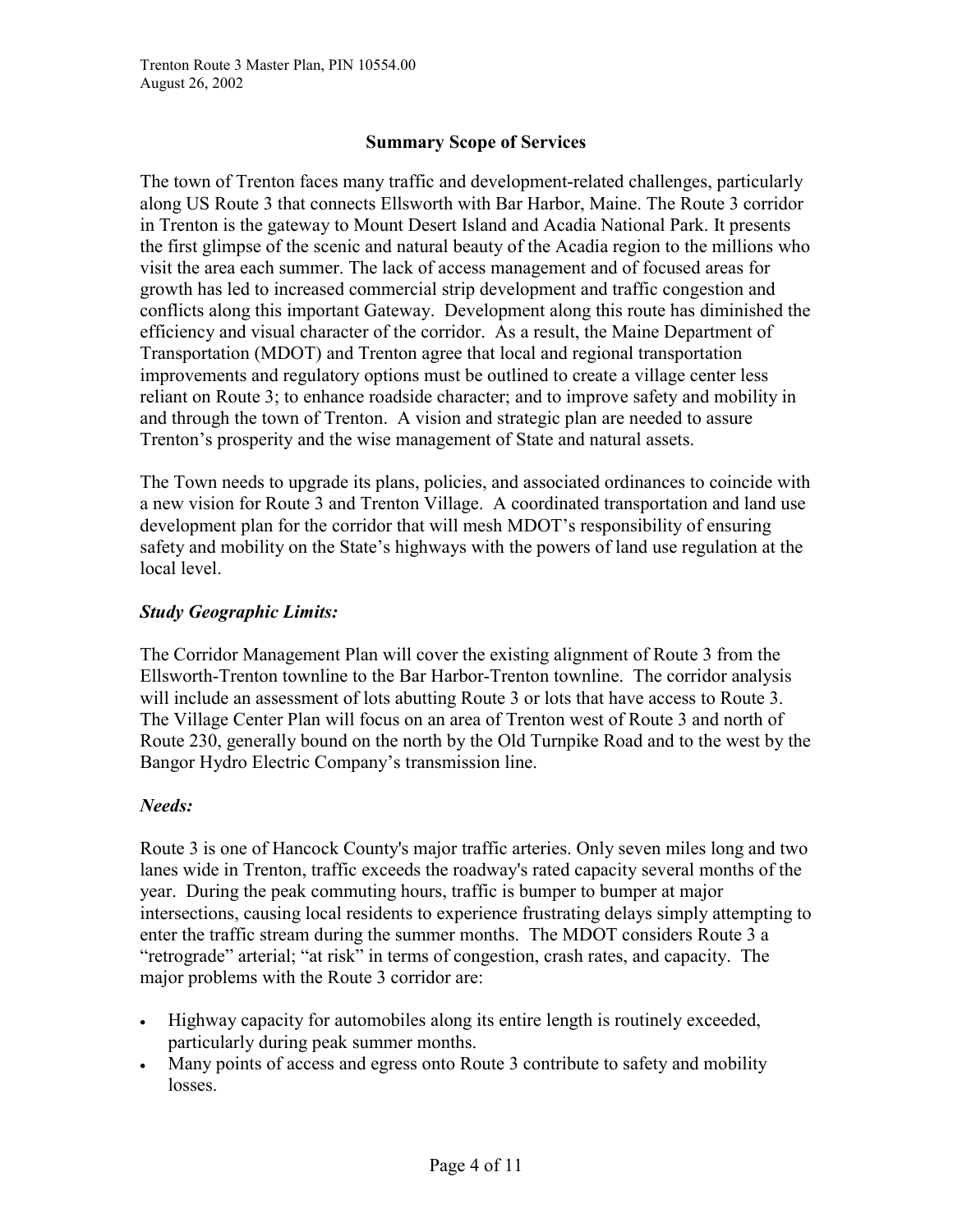- $\bullet$  Many traffic hazard areas and distracting elements confront drivers, i.e., large signs, restricted sight distances, scenic views, driveways, turning traffic, etc.
- Large speed differentials exist between through traffic, touring traffic, and local traffic;
- Heavy opposing traffic and left turning movements are common.
- Development is sprawled along side the roadway, and varies considerably in scale and appearance.
- Off-street parking arrangements are often inefficient and poorly designed.
- Crash rates exceed state averages for this classification of roadway.
- Traffic congestion is a principal reason for the area's failure to meet air quality standards.
- Unprotected views of MDI are threatened by increasing development along the corridor.

To begin to address these problems, officials of the MDOT as well as federal officials with Acadia National Park have embarked on an ambitious program for providing alternatives to automobile traffic to Acadia and Mount Desert Island. In the long term these measures will likely result in dramatic improvements for the area, but in the short term the solutions may present additional challenges. Trains, ferries, park and ride lots, multi-modal transfer facilities, improved tourist information services are only a few of the improvements being considered. These will demand careful public and private and inter-jurisdictional planning, coordination, and development. Traffic management measures are needed and will be the focus of this effort. This effort will develop concepts that will guide the detailed planning and design efforts associated with the additional development opportunities.

## *Purpose:*

The initial goals identified for this effort and some specific measures to be explored are outlined in the following.

- 1. To preserve highway capacity of U.S. Route 3 by:
	- a) Reducing demand
	- b) Considering additional system management alternatives, including access management limitations
	- c) Arranging for safe and efficient alternatives by developing connectivity between destinations in Trenton that minimize use of Route 3, particularly for local traffic
- 2. To anticipate the increased use of alternative modes of transportation to and through the community, particularly expanding service of:
	- a) The MDI Explorer
	- b) The Hancock County Regional Airport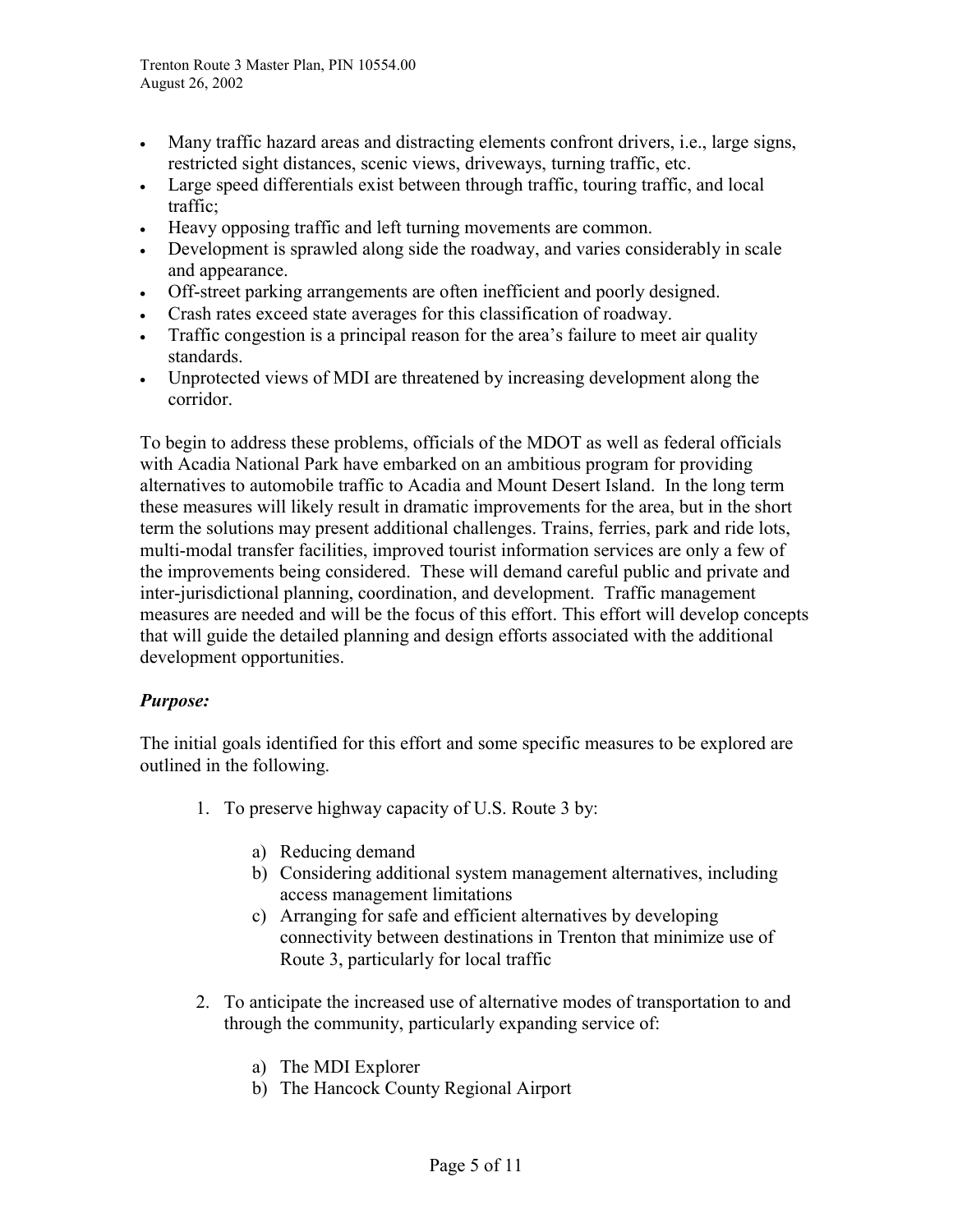- c) Other modes of transportation such as bus, train, boat, and ferry tours around the island
- 3. To contribute to the seamless meshing of traditional and alternative modes of travel to and from the area by:
	- a) Strategically locating the proposed multi-modal transfer center
	- b) Dispersing "park & ride" lots throughout the area to be serviced
	- c) Creating a "user friendly" pedestrian atmosphere for multi-modal transfers
- 4. To enhance the traveler experience and maximize visual character values of gateway by:
	- a) Improving signage controls and standards
	- b) Facilitating aesthetic improvements such as landscaping and scenic view protection standards and incentive programs
	- c) Extending the scenic byway designation for Route 3 in Trenton
- 5. To promote a greater sense of community for the citizens of Trenton by:
	- **a)** Developing a plan for a village center
	- **b)** Developing a plan for local roads that allow citizens access to businesses, school, and municipal offices without the need to use Route 3
	- **c)** Identifying areas that could support affordable housing and business development within the village area.
- 6. To promote Trenton as a destination by:
	- **a)** Integrating the village plan with plans for Acadia National Park's gateway visitors center and the MDOT's intermodal facility to provide the visitor with a first glimpse of the "Acadia Experience"
	- **b)** Developing a strategy to identify the types of development in the village center that would compliment and support the visitor center and the intermodal facility and promote active use by local residents and visitors.

### *Process:*

To arrive at reasonable and appropriate solutions to the Needs and Purposes outlined above, a Route 3 Corridor Management Plan and a Village Center Plan will be developed jointly by the town of Trenton, the MDOT, and the Hancock County Planning Commission (HCPC) as Trenton's agent. MDOT will act as project manager and will oversee the activities of the selected consultant.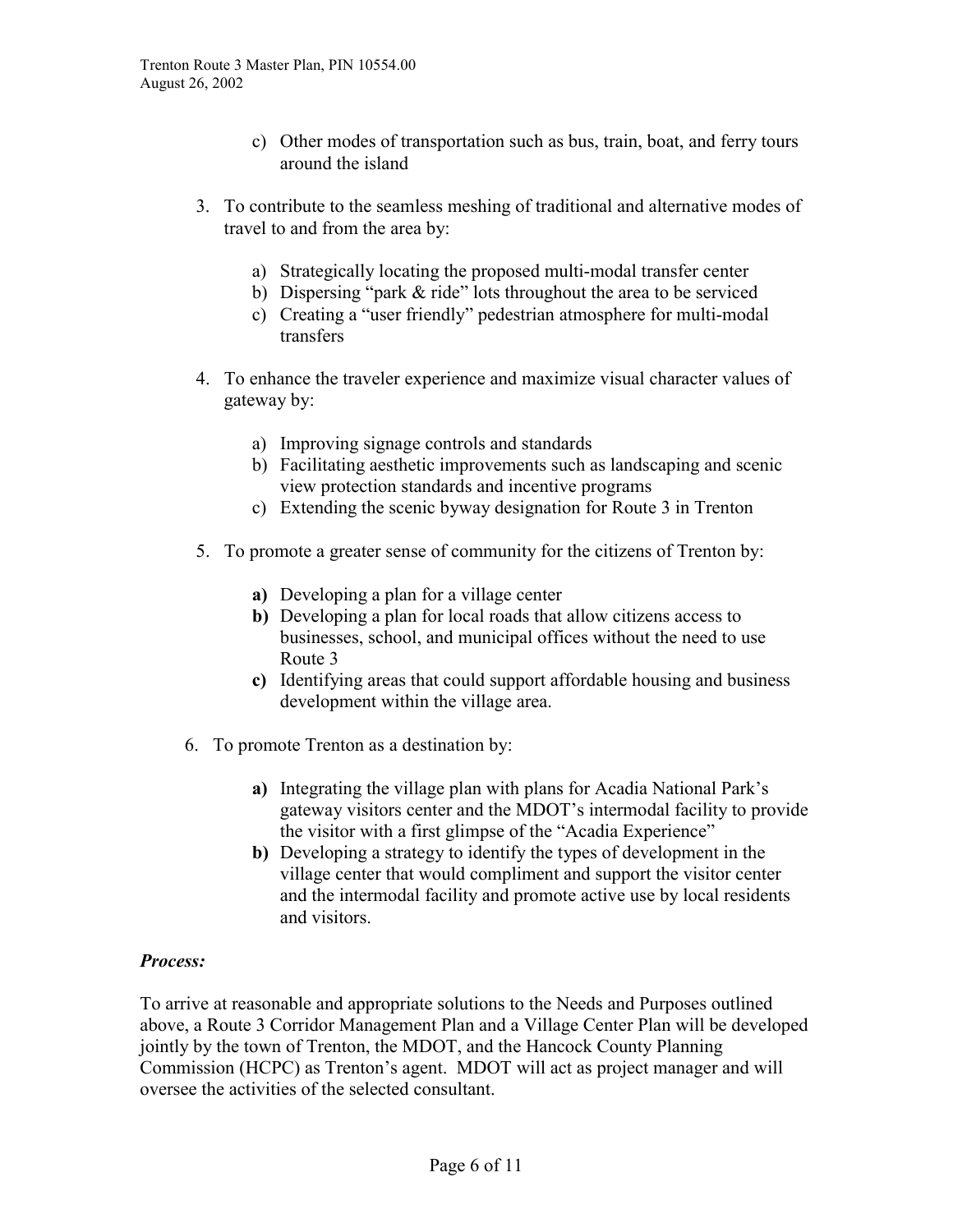The Plan will result in action items for the Town of Trenton as well as projects or programs that will require funding in future MDOT Biennial Transportation Improvement Plans (BTIP). The overall effort will be coordinated by a Steering Committee comprised of area citizens and state and local policy makers organized by the HCPC with advice from the MDOT. The committee will conduct forums designed to engage participation of business, community, and regional interests in a discussion of the options and alternatives available. It will be a way for all parties to share information about the Corridor Management Plan and the Village Center Plan, in addition to other proposals and activities relating to the plan, such as the "Bangor International Airport-Trenton Transportation Planning Study the Trenton Intermodal Facility Study." The forums will provide the basis for developing a shared vision for the corridor, and will be convened three to four times (more if needed) over the project duration to discuss common concerns, evaluate issues, and develop innovative approaches to achieve the vision.

The Town, the HCPC, and the MDOT will select a Steering Committee to meet on an "as needed" basis to provide guidance to the effort. If needed, a technical committee may be formed to develop, solicit, and review proposals and evaluate various data. Once formed, the steering committee will help to initiate a 12-month effort with seven primary tasks:

- 1. Organize forum meetings and plan the agendas.
- 2. Identify and reach consensus on regional transportation issues affecting the corridor and Village Center.
- 3. Develop a vision for corridor and Village Center and the feasibility of extending the Acadia 3 Scenic Byway into Trenton.
- 4. Outline research agenda identifying data sources; Develop strategies and implement plan including responsibilities and funding
- 5. Prepare and adopt a detailed work program; Develop performance measures and design monitoring program.
- 6. Implement the plan and strategies.
- 7. Monitor progress in achieving goals and in realizing the vision.

Various experts will be recruited through the this RFP and should include:

- 1. A land use specialist (landscape architect or land use planner) with strong visual assessment and visualization skills, familiar with innovative land use techniques designed to protect and enhance the Village Center concept and Corridor Management Plan.
- 2. A transportation planning specialist, with strong land use credentials, that can use existing transportation system data as a key component in problem identification and visioning.
- 3. A facilitator to help organize and guide the development of the forum, and the preparation of a collective vision. Pre-meeting concepts or sketches may be developed and offered for consideration as a particular technique to be used for this purpose.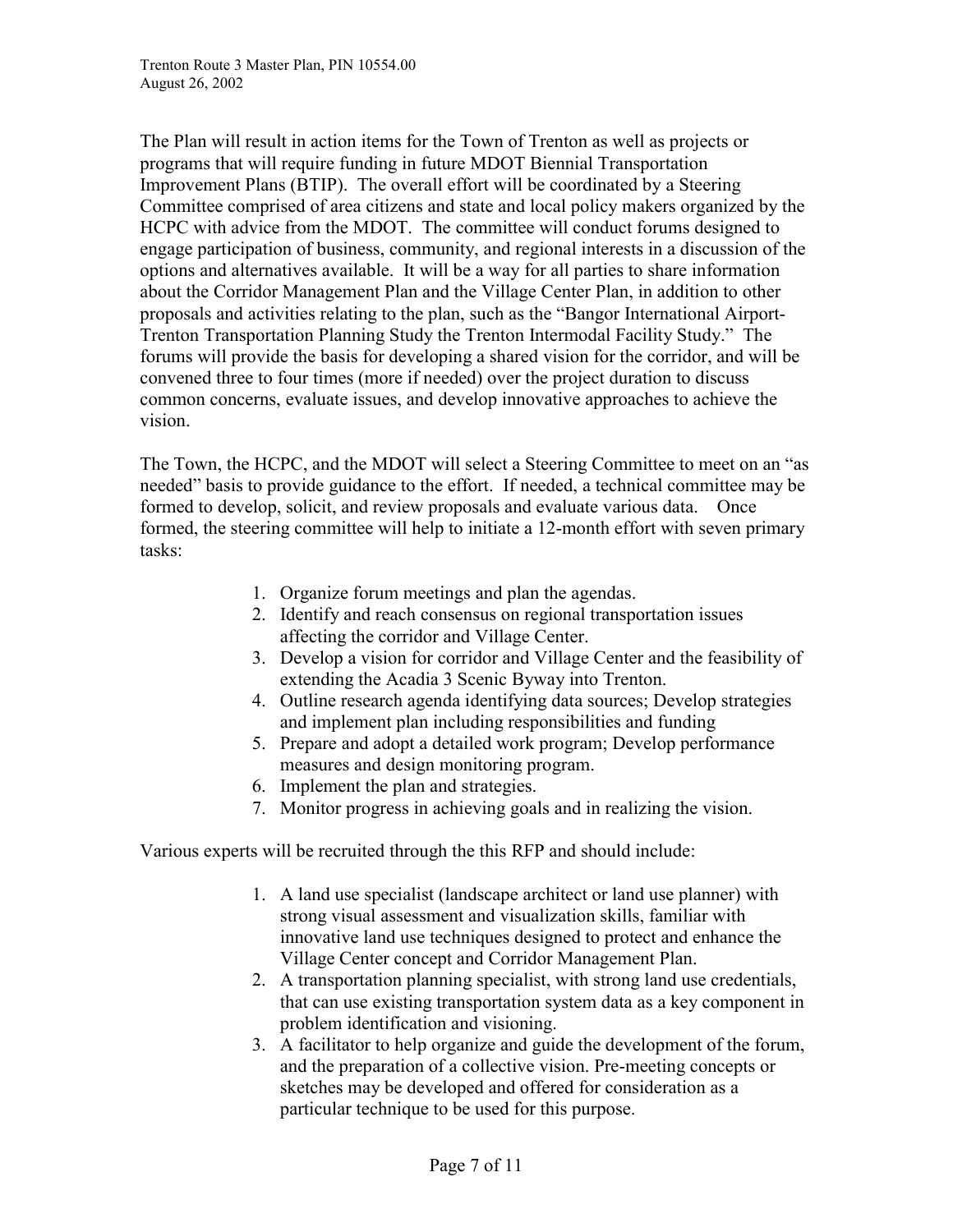4. An Economic/Market expert to identify market niches and strategies so that growth can be encouraged while mitigating the impacts of new planning and regulatory initiatives.

### *Study Products:*

The selected consultant will provide a draft and final report summarizing existing local land use controls, goals, strategies, and objectives in Trenton's comprehensive plan and other relevant planning documents that support or conflict with the purposes of this effort.

The selected consultant will develop a Transportation System Management (TSM) plan including an access management plan to improve safety and mobility on Route 3. The TSM plan should include recommendations for specific transportation investments anywhere along the corridor that would improve safety and mobility. Recommended transportation investments shall include a specific location, a description of the transportation problem to be solved and a planning level purpose and need statement. In addition, the selected consultant will develop a plan to enhance roadside character, develop a vision and conceptual master plan of a village center, develop land use policy recommendations to guide the village development, develop options for implementing the strategies, provide an assessment of the economic impacts of the strategies, and identify funding sources to implement those strategies. Furthermore, the consultant will be expected to hold 6 to 8 workshops or similar public events with the Steering Committee, which shall include time for public comment, at least one public hearing, and provide the MDOT with minutes for each meeting. Recommendations for addressing public input shall be outlined. Additionally, the consultant will be expected to attend one MDOT interagency meeting in Augusta or Winthrop to provide an overview of the study and to respond to agency concerns.

For this effort, it is anticipated that MDOT will provide the selected consultant with the following:

- 1. Relevant prior planning studies and/ or traffic analysis reports.
- 2. Available aerial photography in digitized form.
- 3. Available travel forecasts and analyses.
- 4. Coordination of public and agency participation.
- 5. Relevant MDOT policies.
- 6. Analyses of previous transportation priorities identified by the MDOT
- 7. Other existing documents/efforts relating to this study.

### *Work Plan and Budget:*

All proposals shall include a detailed work plan for the project. The work plan shall include a time line with milestones. The applicant shall provide information concerning the deliverable products that will be produced during the study, which should include, but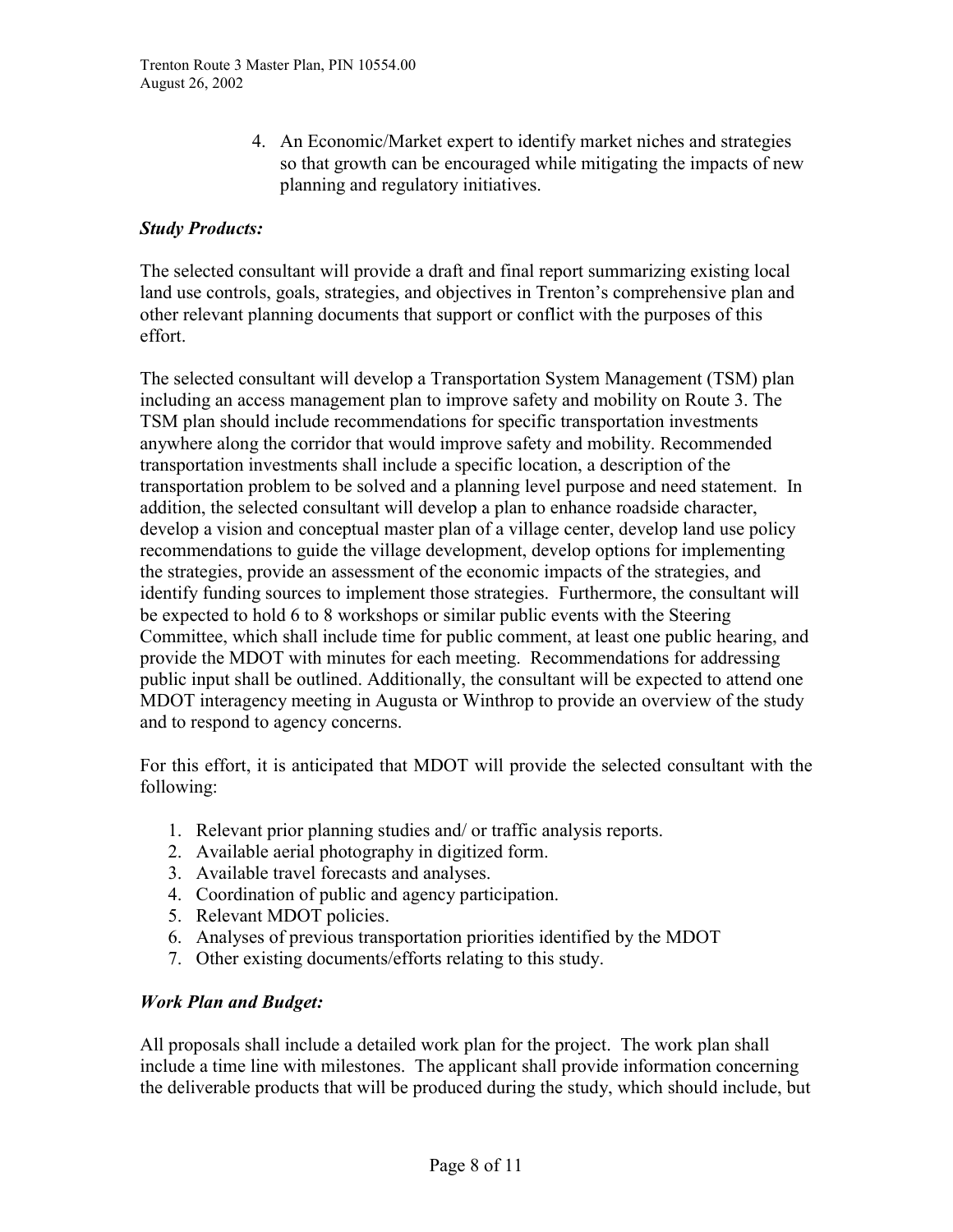is not limited to, village concept design and access management plan. Include a detailed budget plan with cost estimates for each of the proposed tasks.

# *APPENDIX: Relationship to Comprehensive Plan and Land Use Regulations of the Community:*

The Town of Trenton's 1992 Comprehensive Plan, and the ordinances that followed, stressed the importance of enhancing the business environment and protecting the rural character and scenic qualities of the Route 3 corridor. The town's Land Use Ordinance, in addition to partitioning Route 3 into segments of low density, rural commercial and a higher density, urban commercial, creates a corridor overlay district with standards and guidelines for improving the overall quality of development. These measures have already provided some protections to the Route 3 corridor. It is now ten years later and new questions and issues are surfacing within the community. Specifically, as to how the National Park Service and the MDOT efforts to develop alternative modes of transportation to and around Mount Desert Island will impact Trenton. Other questions remain concerning the additional measures that will be needed to preserve non-urban character, protect scenic views, and encourage quality development along Route 3.

Establishing a Village District in the Trenton Land Use Ordinance was an important first step, but other strategies need to be developed to encourage growth for a more viable village or downtown in Trenton. Any strategy must be sensitive to the town's desire to position itself to optimize the benefits of the additional development, while simultaneously minimizing negative impacts. The new vision will guide the town during the next ten years.

Building on past and current initiatives the following additional specific steps will be needed for completion of the Corridor Management Plan:

- 1) Master Plan identifying the number of curb cuts along Route 3 and any necessary roads for the village area. The MDOT has located and identified residential and business driveways and entrances using GPS. The data will be provided to the consultants, who can analyze it relative to the new Access Management Rules.
- 2) From available information sources, evaluate intersection and turn lane designs, Context Sensitive Design and speed management based on the traffic information gathered. Develop specific information on traffic patterns, accident locations, travel demand data, etc.
- 3) Identify innovative land use incentives to preserve contiguous areas of open space along Route 3. Specify how these incentives would be implemented using current municipal resources.
- 4) Re-examine the viability of the Trenton village district, both as a zoning designation that makes sense, and as an area of town where additional, higher density, pedestrian friendly development might take place. The impact of the major projects discussed above will also be a determining factor for where growth and development will most logically take place, and could as mentioned above,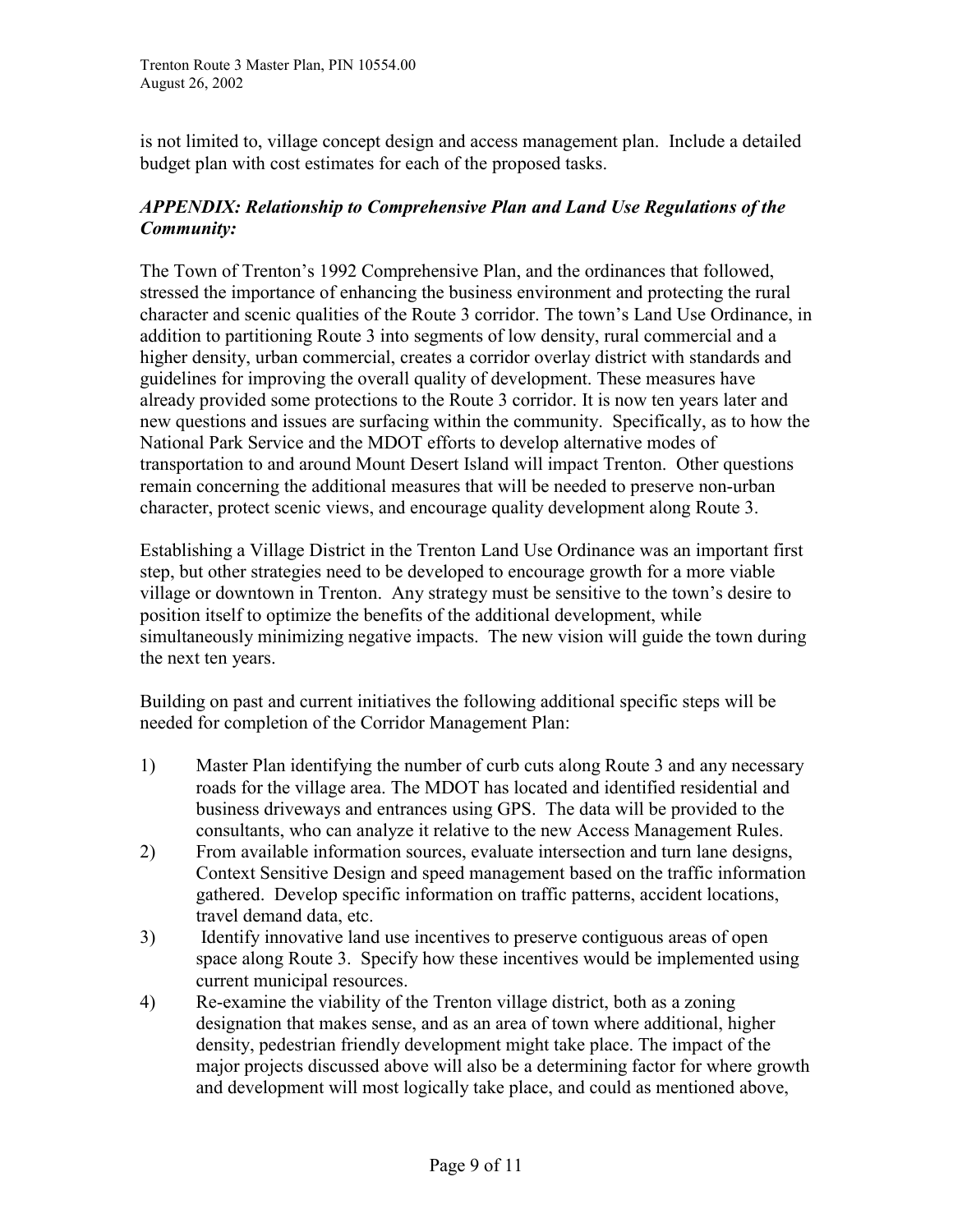provide the 'anchor' for a workable village district in Trenton. Detailed soils surveys and natural resource assessments will be needed to provide some of the answers to the technical issues in further considering development potential. Because the town has many areas classed as forested wetlands, permitting issues will need to be addressed early on in the process of considering alternatives.

- 5) Measures to resolve any remaining conflicts and inconsistencies between the town's updated plan and its land use regulations will also be considered. Many of the initiatives described above also address issues raised by the State Planning Office in its review of the town's overall growth management program in 1997. With the changes resulting from this planning effort, the town will resubmit its local program for state approval for consistency with the State's Planning and Land Use Regulation Act.
- 6) Examine a variety of visual enhancement tools including but not limited to:
	- $\bullet$  Standards for commercial lighting, protection of existing views, business facades, driveways and entrances, parking facilities and landscaping.
	- $\bullet$  Review of the existing sign ordinance to update standards and consider the feasibility of sign improvements and/or the phasing out of non-conforming signage.
	- $\bullet$  Identify feasible projects that could be implemented because of scenic byway designation.

### *Relationship to Smart Growth principles:*

| 1. Maintain Maine's village character, rural<br>countryside and unique features | Proposed plan to focus on better defining<br>and encouraging growth in Trenton |
|---------------------------------------------------------------------------------|--------------------------------------------------------------------------------|
|                                                                                 | 'Village' district and protecting rural and                                    |
|                                                                                 | scenic character of sections of Route 3                                        |
|                                                                                 | corridor by evaluating and recommending                                        |
|                                                                                 | changes in standards for outdoor lighting,                                     |
|                                                                                 | view protection, building façade,                                              |
|                                                                                 | landscaping, and signs.                                                        |
| 2. Target growth to appropriate areas with                                      | Remnants of historic Trenton, school, fire                                     |
| services and infrastructure                                                     | station, town office, store, grange, business                                  |
|                                                                                 | park located in currently delineated                                           |
|                                                                                 | "Village" district; methods to be considered                                   |
|                                                                                 | to strengthen 'Village' as growth area                                         |
| 3. Support attractive mixed use, pedestrian                                     | Trenton 'Village' district presently a mixed-                                  |
| friendly neighborhoods                                                          | use area. There is a need to improve                                           |
|                                                                                 | pedestrian circulation to be considered as                                     |
|                                                                                 | part of alternative transportation                                             |
|                                                                                 | considerations.                                                                |
| 4. Invest public funds and provide                                              | Back street parallel to Route 3 being                                          |
| incentives in support of growth areas                                           | considered as part of 'Village' growth area                                    |
|                                                                                 | planning                                                                       |